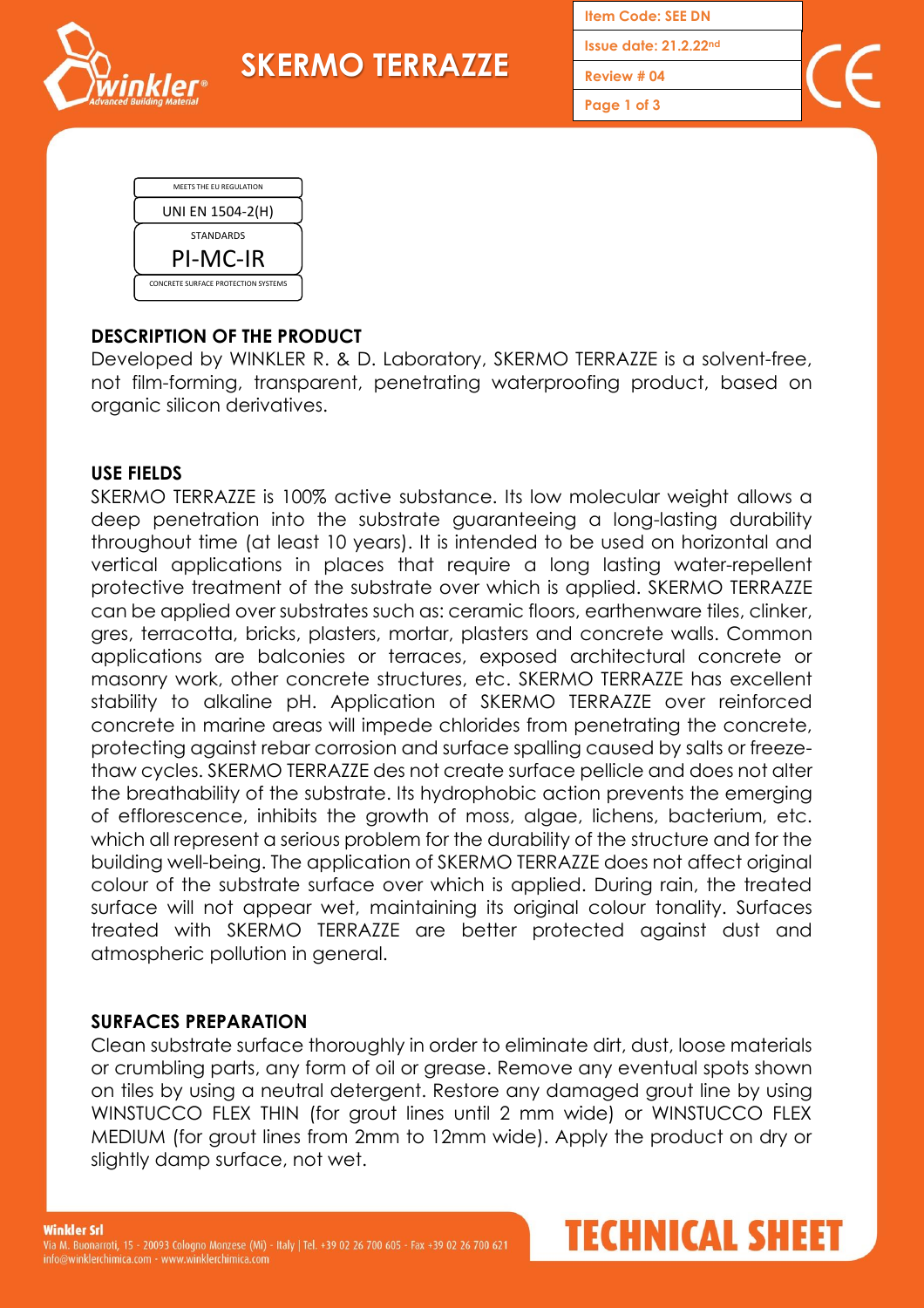

# **WARNING**

Do not add water or additives. Do not use when the container is damaged.

# **APPLICATION**

Apply **SKERMO TERRAZZE** by roller or pasting brush on the overall tiled surface insisting over the grout area for complete drenching. 15 minutes after the application remove eventual traces of product using a clean rag. Protect from water for at least 18 hours after the product is applied. After such period, the treated surface is walkable again.

## **USEFUL ADVICES**

Apply the product in conditions that allow curing in the fastest time possible. So, do not apply the product on frost surfaces, subject to night chill or if rainy weather is forecasted. Moreover do not apply on warmed up surfaces or directly exposed to U.V. rays. Before proceeding with the application at full scale, we strongly recommend performing a preliminary mock-up application on a small portion of the substrate, in order to observe the colour/chromatic stability of the surface. Protect from water for at least 18 hours after the product is applied. Apply at temperatures between +5°C and +35°C.

# **CONSUMPTION**

On tiled surfaces 15m<sup>2</sup> / litre. On concrete walls 5m² / litre.

# **PACKAGING**

1 L bottle 5 L bucket

## **STORAGE**

The product, kept in its unopened and undamaged packaging, has 18 months shelf life. Store between +5ºC and +35ºC.

## **SAFETY INSTRUCTION**

## **PRECAUTIONS**

To get information on security regulations, the product user needs to refer to the most recent Safety Data Sheet, write up according to the existing rules, including physical and toxicological data, as well as other data relating to the product in use.

## **ECOLOGY**

Do not release into the environment neither the product nor empty containers. Examine the most recent Safety Data Sheet for more information regarding eventual disposal.